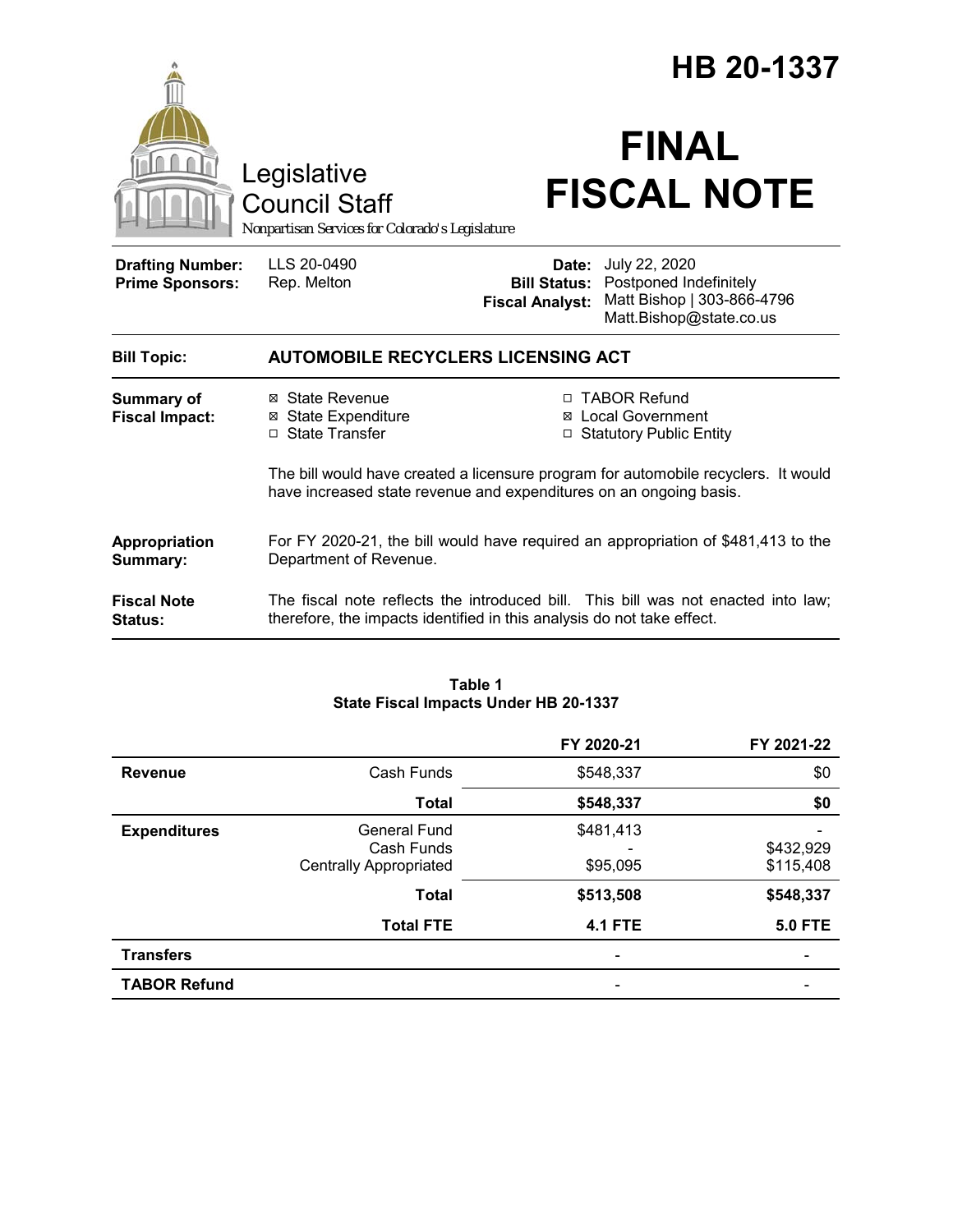# **Summary of Legislation**

The bill creates a licensing program for automobile recyclers in the Auto Industry Division in the Department of Revenue. It sets conditions and qualifications for licenses, including that recyclers must:

- provide a National Motor Vehicle Title Information System identification number;
- designate a business location where all records will be stored and most business will take place;
- comply with the applicable Department of Public Health and Environment permitting requirements;
- be of good moral character; and
- pay the required fees.

The bill creates three fees: an application fee to be filed with a license application; a license fee; and a renewal fee. Fees are credited to the new Automobile Recyclers License Fund, which is subject to annual appropriation to carry out the regulatory functions of the program.

Recyclers are required to report every vehicle received to the National Motor Vehicle Title Information System. Recyclers are further required to keep a daily record of goods received or transmitted, including detailed information about the goods and the manner in which they are received or transmitted. These records must be available during business hours for inspection by the division or by a peace officer, and they must be available for use as evidence.

The division has the authority to:

- establish rules to carry out these regulations;
- refuse to issue or renew a license if the conditions and qualifications are not met;
- suspend or revoke licenses;
- issue cease and desist orders;
- initiate investigations or disciplinary proceedings; and
- enforce established rules and regulations.

Anyone who fails to register as required or otherwise violates regulatory requirements commits a Class 1 misdemeanor.

The automobile recyclers licensure program repeals on September 1, 2030, following a sunset review by the Department of Regulatory Agencies.

## **Comparable Crime Analysis**

Legislative Council Staff is required to include certain information in the fiscal note for any bill that creates a crime, changes the classification of an existing crime, or changes an element of an existing crime. This section outlines data on a crime comparable to the offense in this bill and discusses assumptions on future rates of criminal conviction for that offense.

**Prior conviction data and assumptions.** This bill creates the new offense of failing to obtain a license or engaging in automobile recycling without an active license, a class 1 misdemeanor. To form an estimate on the prevalence of this new crime, the fiscal note analyzed the existing offense of failure of a secondhand dealer to keep records of each sale or trade of secondhand property as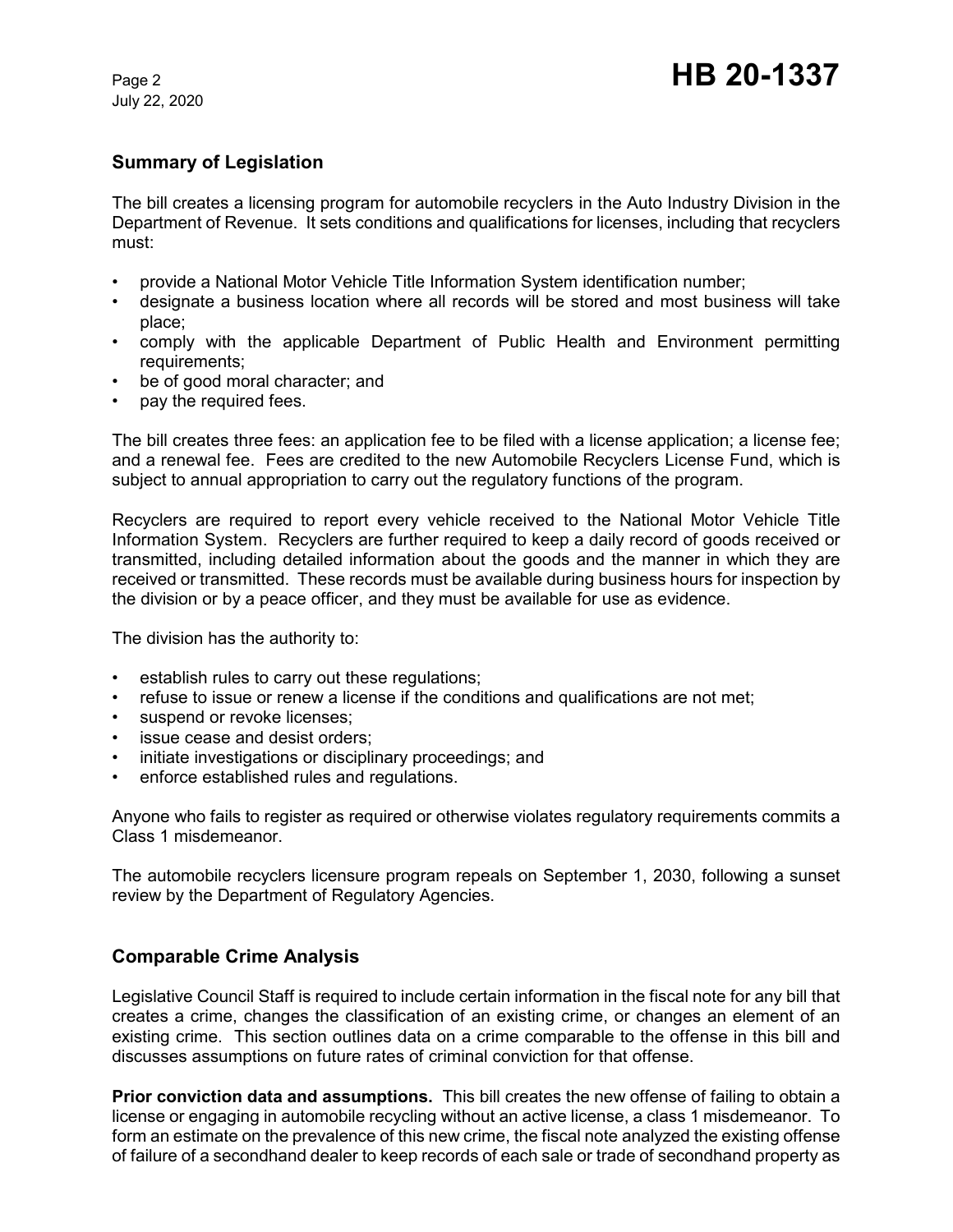a comparable crime. From 2017 to 2019, zero offenders have been sentenced and convicted of this existing crime; therefore, the fiscal note assumes that there will be minimal or no additional case filings or convictions for the new offense under the bill.

## **Assumptions**

The fiscal note assumes that 180 companies will be licensed as automobile recyclers in Colorado and that the number will remain constant.

## **State Revenue**

The bill increases revenue by \$548,337 in FY 2020-21 to the Automobile Recyclers License Fund from fees.

**Fee impact on automobile recyclers**. Colorado law requires legislative service agency review of measures which create or increase any fee collected by a state agency. These fee amounts are estimates only; actual fees will be set administratively by the Department of Revenue based on estimated program costs and the estimated number of auto recyclers subject to the fee. Table 2 below identifies the fee impact of this bill. Fee revenue is subject to TABOR.

| <b>Fiscal Year</b> | <b>Type of Fee</b>     | <b>Current</b><br>Fee    | <b>Proposed</b><br>Fee  | Number<br><b>Affected</b> | Total Fee<br>Impact |
|--------------------|------------------------|--------------------------|-------------------------|---------------------------|---------------------|
| FY 2020-21         | <b>Application Fee</b> | $\overline{\phantom{0}}$ | \$1.523                 | 180                       | \$274.169           |
|                    | License Fee            | $\overline{\phantom{0}}$ | \$1.523                 | 180                       | \$274.169           |
|                    |                        |                          | <b>FY 2020-21 Total</b> |                           | \$548,337           |

### **Table 2 Fee Impact on Automobile Recyclers**

*\*Totals may not sum or multiply due to rounding.*

The fiscal note assumes that expenses for the first year of the regulatory program will be paid from the General Fund, and subsequent years will be funded by fee revenue. Based on the estimated number of automobile recyclers in Colorado, the Department of Revenue will have to set application and license fees to \$1,523 in FY 2020-21. New licenses are expected to be minimal in FY 2021-22. In FY 2021-22 and subsequent years, application, license, and renewal fees will increase to cover two years of expenditures. Licenses are valid for two years; therefore, revenue is generally expected to accrue to the cash fund in alternating years, and will need to cover two years of expenditures. The fiscal note estimates that fees in future years could be up to \$6,000 per renewal.

**Criminal fines.** The bill is anticipated to increase state revenue by less than \$5,000 per year, credited to the Fines Collection Cash Fund in the Judicial Department. The fine penalty for a class 1 misdemeanor offense is \$500 to \$5,000. Because the courts have the discretion of incarceration, imposing a fine, or both, the precise impact to state revenue cannot be determined. However, based on the low number of fines imposed by the courts, the fiscal note assumes that any revenue generated is likely to be less than \$5,000.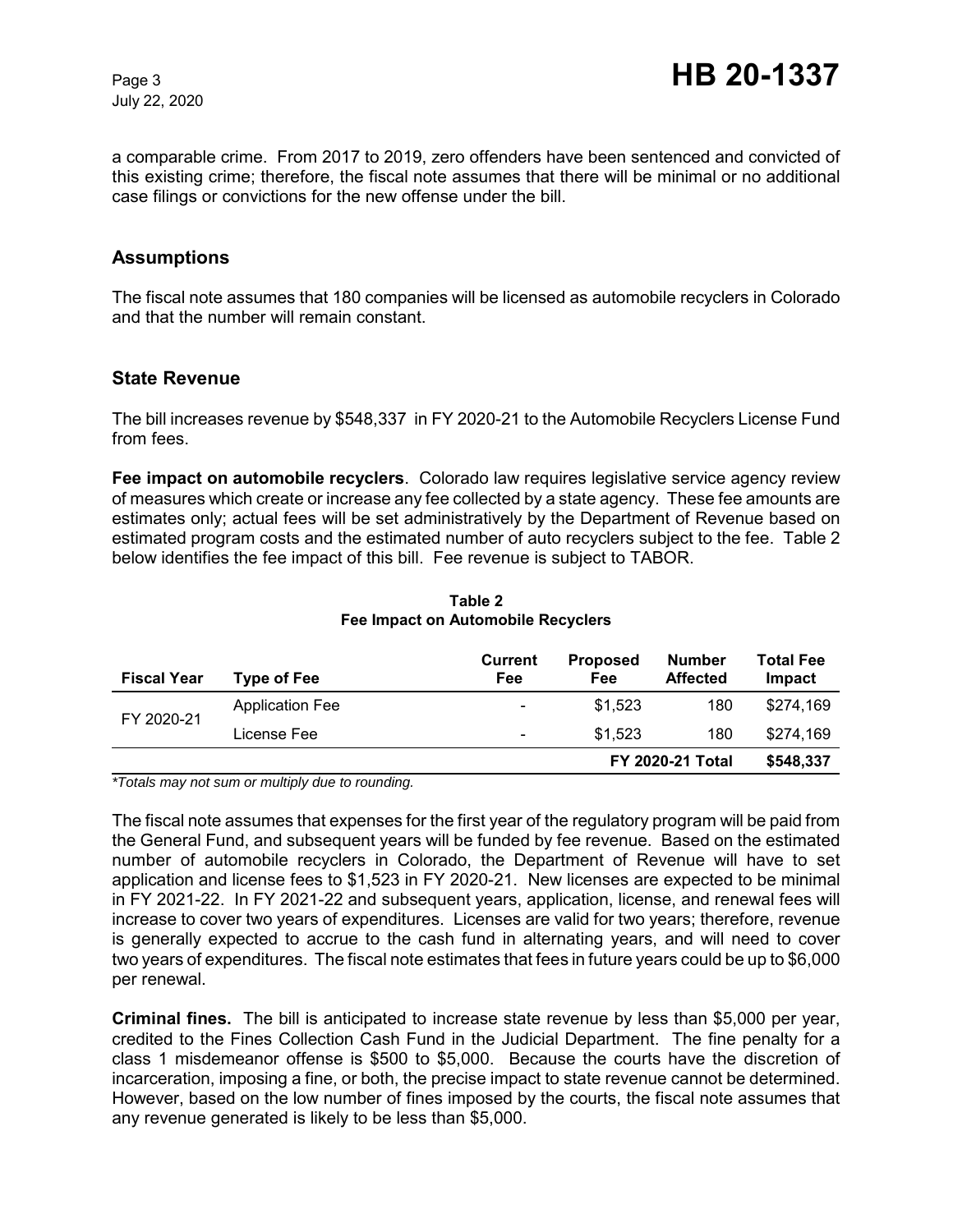# **State Expenditures**

The bill will increase expenditures by \$513,508 and 4.1 FTE in FY 2020-21, and cash fund expenditures by \$548,337 and 5.0 FTE in FY 2021-22, in the Department of Revenue from the Automobile Recyclers License Fund. In addition, the bill will increase workload in the Department of Law and the Judicial Department beginning in FY 2020-21. These impacts are shown in Table 3 and described below.

|                                  |                   | FY 2020-21     | FY 2021-22     |
|----------------------------------|-------------------|----------------|----------------|
| <b>Department of Revenue</b>     |                   |                |                |
| <b>Personal Services</b>         |                   | \$316,907      | \$380,288      |
| <b>Operating Expenses</b>        |                   | \$5,535        | \$6,750        |
| <b>Capital Outlay Costs</b>      |                   | \$31,000       |                |
| Fleet Vehicle Leases and Mileage |                   | \$35,775       | \$42,930       |
| Law Enforcement Equipment        |                   | \$21,396       | \$2,961        |
| Computer Programming             |                   | \$7,800        |                |
| Centrally Appropriated Costs*    |                   | \$95,095       | \$115,408      |
| FTE - Personal Services          |                   | 4.1 FTE        | 5.0 FTE        |
|                                  | <b>Total Cost</b> | \$513,508      | \$548,337      |
|                                  | <b>Total FTE</b>  | <b>4.1 FTE</b> | <b>5.0 FTE</b> |

#### **Table 3 Expenditures Under HB 20-1337**

 *\* Centrally appropriated costs are not included in the bill's appropriation.*

**Department of Revenue.** In order to manage the licensure program, the Auto Industry Division requires 0.5 FTE director, 1.0 FTE criminal investigator III to oversee enforcement, 2.0 FTE criminal investigator I to conduct compliance and research activities, and 1.0 FTE administrative assistant III to perform administrative functions related to the application, licensure, and compliance processes. The Hearings Division requires 0.5 FTE hearings officer II to manage two to three disciplinary hearings each month. Personal services costs are prorated in FY 2020-21 to account for the August effective date. In addition, the department will have the following costs:

- *fleet vehicles and mileage*. Each of the three investigator positions requires a vehicle. The fiscal note includes a mileage allowance of 18,000 miles per position per year.
- *law enforcement equipment.* Investigators receive equipment for enforcement and protection for inspection of recycling sites. While most equipment is a one-time purchase, some equipment require annual payments.
- *computer programming.* The department will require 8 hours of computer programming to update its GenTax system with new liability codes, and 40 hours of programming for updates to the My License Office system for tracking applications, licenses, and supporting documents for the new licensing program.